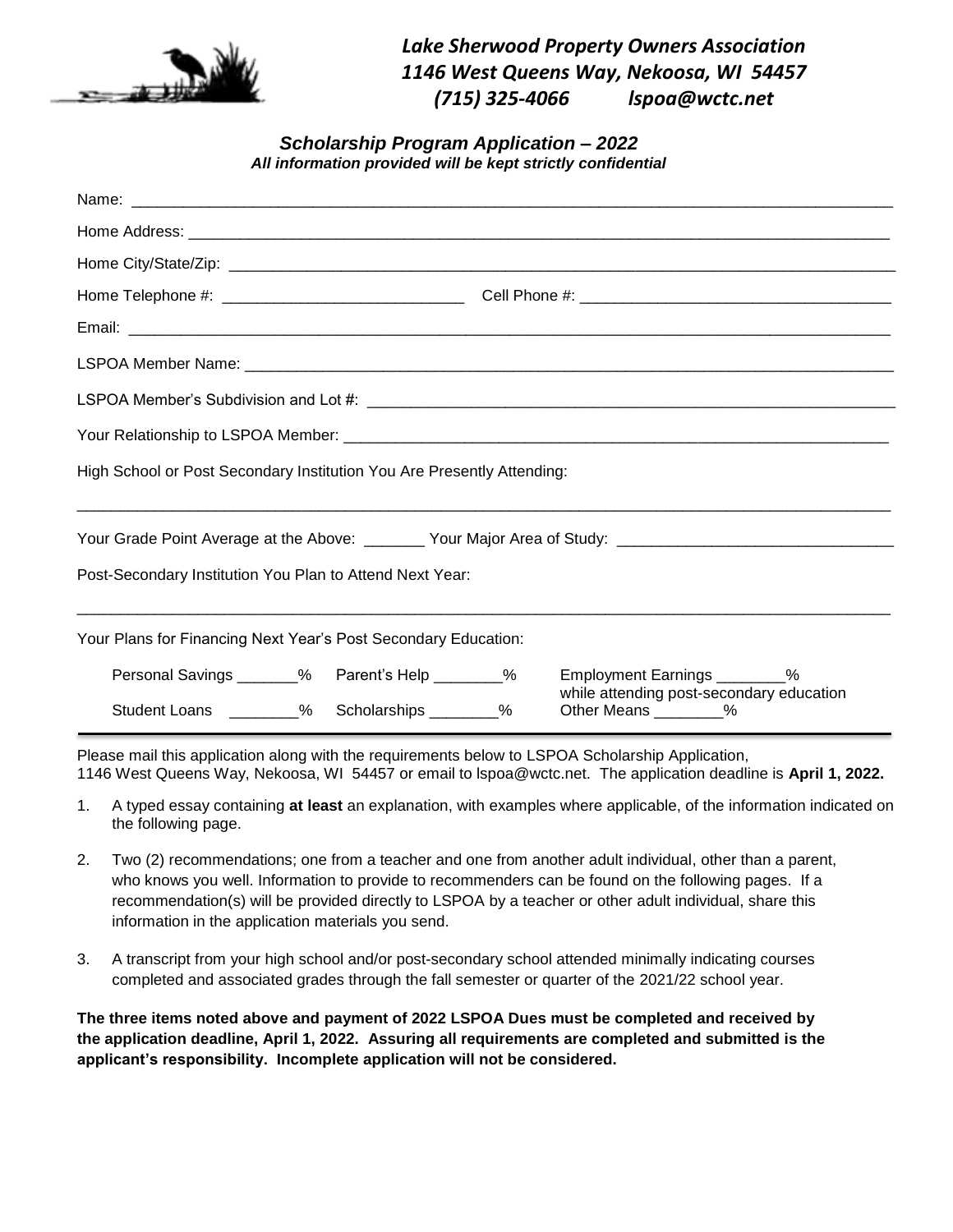## **Lake Sherwood Property Association Scholarship Program - 2022 Essay Requirements**

A typed essay containing **at least** an explanation, with examples where applicable, of the information below. Concise and complete content and proper grammar, spelling, and punctuation are strongly considered in the evaluation of your essay.

### **Career Goal, Academic Preparation, and Career Pursuit**

- o your career goals and why you selected them
- o your academic preparation for the career, such as career related courses, honors courses, and AP exams passed, etc.
- o how you plan to achieve your career goals in the future

If you are unclear about your career goals explain how you have used your previous education and experiences to investigate potential career goals and how you will use your post-secondary education/experiences to discover your desired career.

### **Extra-Curricular/Community/Work Experiences and Activities**:

- o your school extra-curricular experiences/activities
- $\circ$  vour community experiences/activities. This would include community volunteering or service that is either formal or informal and is done in consultation with local nonprofit, governmental, and community-based organizations, to improve the quality of life for community members.
- o your work experiences/activities
- o leadership roles you assumed in these experiences/activities

### **Accomplishments:**

- $\circ$  vour accomplishments in school, the community and/or at your employment of which you are most proud such as successful leadership experiences, academic/athletic/extracurricular/community/work awards and/or honors you have received
- **Financial Need:** Your particular circumstances regarding financial need and the impact the scholarship will have upon your situation.
- **Lake Sherwood:** A favorite memory of Lake Sherwood.